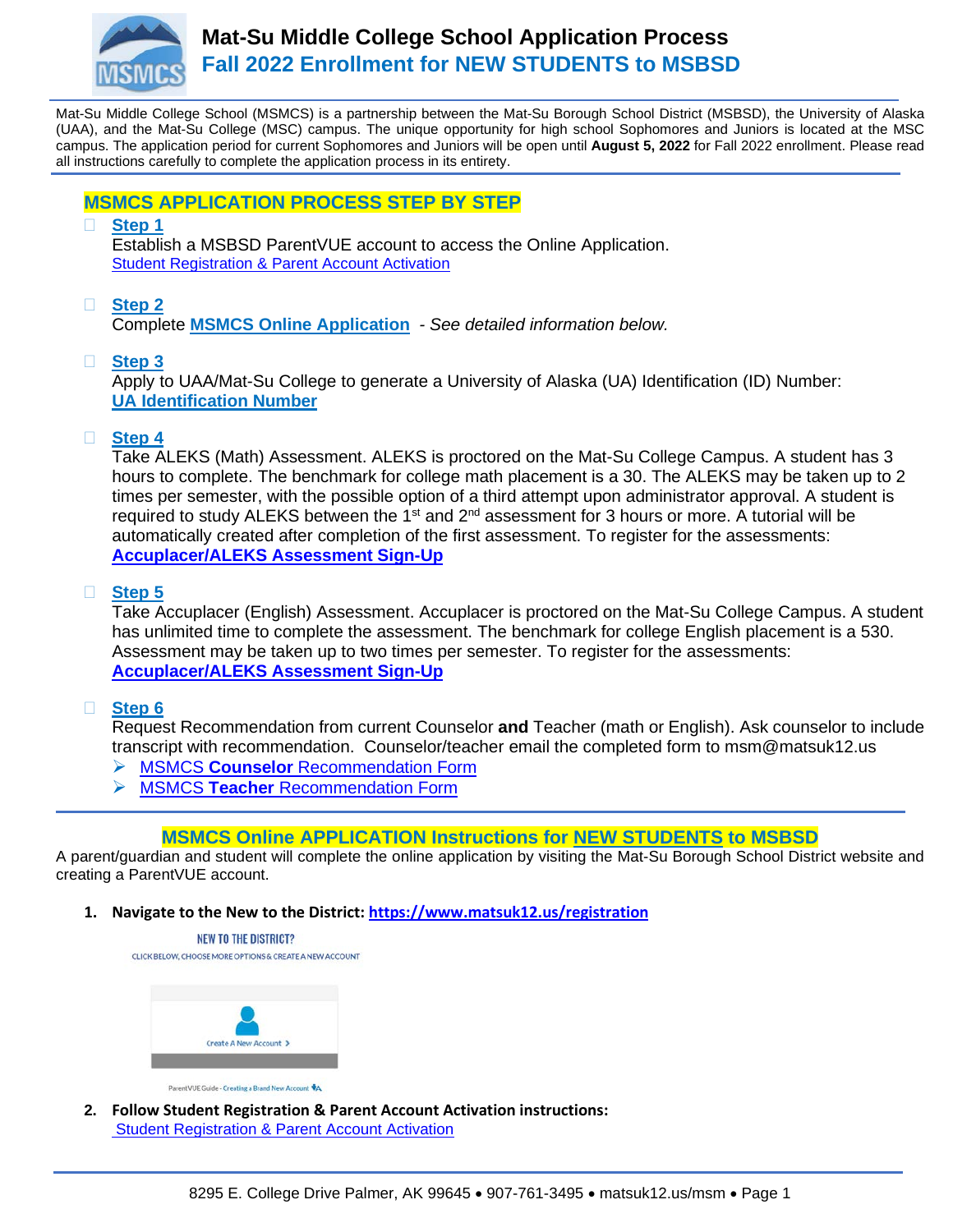

- **3. Follow set up instructions to set up the account. If you do not receive the email, please contact the IT Department at 907-746-9200**
- **4. Once the account is established, Navigate to Have a ParentVUE Account and** *LOGIN* **<https://www.matsuk12.us/registration>**



**5.** *LOGIN* **to Online Registration Account Access**



**6.** *CHOOSE* **2022- 2023 MSM Application from the dropdown menu and** *CLICK Begin New Registration*



**7. Review Welcome and** *CLICK* **Continue**

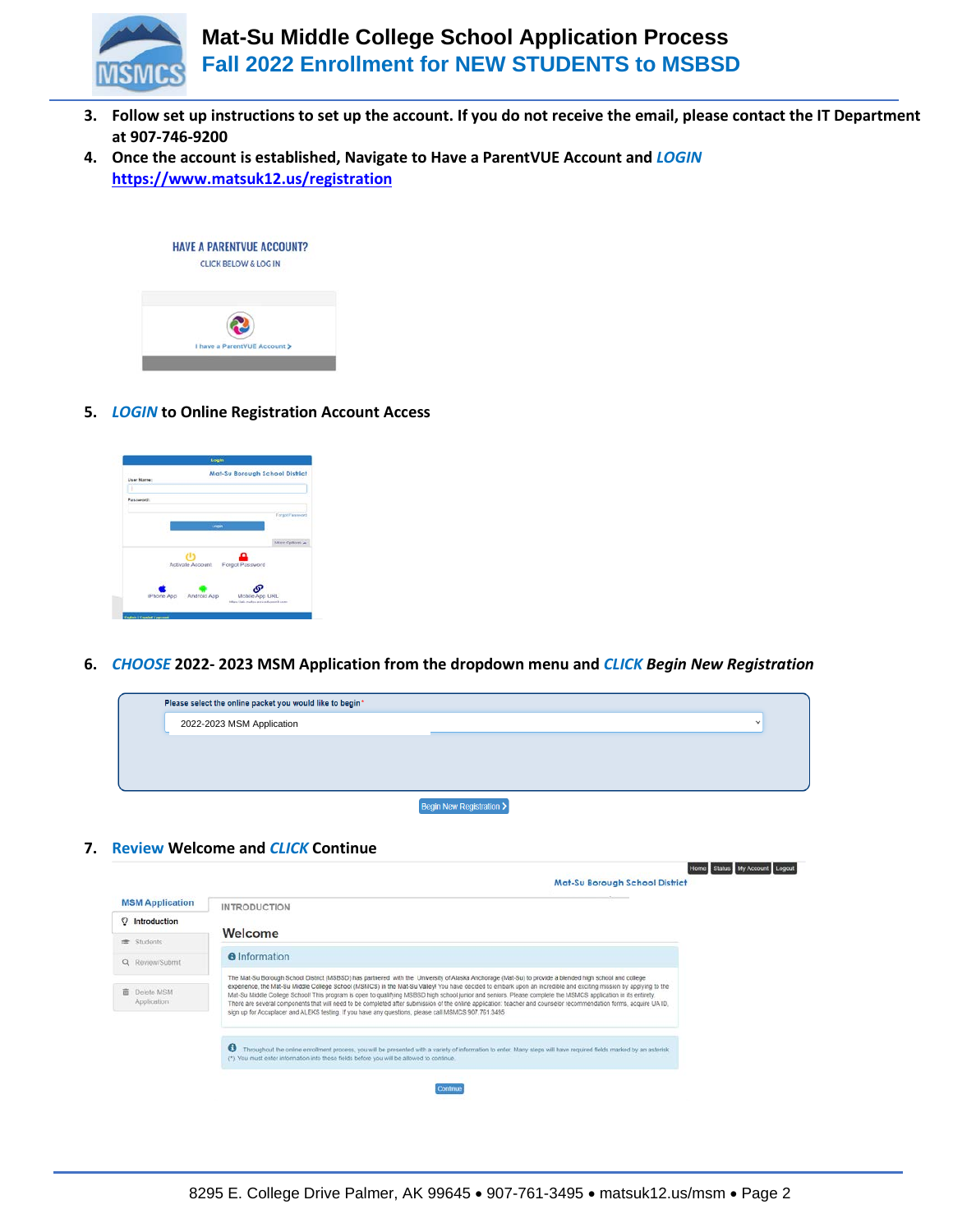

**8.** *ENTER* **Electronic Signature – First and Last Name (Signature must match full name on ParentVUE account)**  *CLICK* **Save and Continue**

| <b>MSM Application</b>             | <b>INTRODUCTION</b>                          |                                                                                                                                                                                                                                                                                                                   |  |
|------------------------------------|----------------------------------------------|-------------------------------------------------------------------------------------------------------------------------------------------------------------------------------------------------------------------------------------------------------------------------------------------------------------------|--|
| <b>Q</b> Introduction              |                                              |                                                                                                                                                                                                                                                                                                                   |  |
| Students                           | <b>Signature</b>                             |                                                                                                                                                                                                                                                                                                                   |  |
|                                    | Please enter your first and last name below: |                                                                                                                                                                                                                                                                                                                   |  |
| Q Review/Submit                    | corner of the screen.                        | By typing your name below and clicking "Save and Continue", you atlest that you are the account holder, are authorized to provide the information, and<br>agree that the information provided is accurate to the best of your knowledge. Your typed name must match exactly as it appears in the upper right-hand |  |
| <b>高 Delete MSM</b><br>Application | <b>Electronic Signature</b>                  | First Name Last Name                                                                                                                                                                                                                                                                                              |  |

**9.** *SELECT* **Apply button next to eligible MSMCS student (must be in 11 or 12 grade)** *CLICK* **Save and Continue.**

|                  |                                                           |                                                                           |                              | <b>Mat-Su Borough School District</b> |
|------------------|-----------------------------------------------------------|---------------------------------------------------------------------------|------------------------------|---------------------------------------|
|                  |                                                           |                                                                           |                              |                                       |
|                  |                                                           |                                                                           |                              |                                       |
| <b>Last Name</b> | Grade                                                     | <b>Apply</b>                                                              | <b>School Selection</b>      | <b>Status</b>                         |
| Last Name        | Grade                                                     |                                                                           |                              |                                       |
|                  |                                                           |                                                                           |                              |                                       |
|                  |                                                           |                                                                           |                              |                                       |
|                  |                                                           |                                                                           |                              |                                       |
|                  |                                                           |                                                                           |                              |                                       |
|                  | <b>STUDENTS</b><br><b>First Name</b><br>+ Add New Student | Please add or update student details for each student you want to enroll: | Apply<br>Save And Continue > |                                       |

*10. CHOOSE* **Drop Down School Selection: Mat-Su Middle College School -** *CLICK* **Save and Continue**

|                                |           | <b>Mat-Su Borough School District</b>                                                                                                                                                                                                                                                                                                                                                                                                                               |
|--------------------------------|-----------|---------------------------------------------------------------------------------------------------------------------------------------------------------------------------------------------------------------------------------------------------------------------------------------------------------------------------------------------------------------------------------------------------------------------------------------------------------------------|
| <b>MSM Application</b>         |           | <b>SCHOOL SELECTION</b><br>50%                                                                                                                                                                                                                                                                                                                                                                                                                                      |
| O Introduction                 | $\bullet$ |                                                                                                                                                                                                                                                                                                                                                                                                                                                                     |
| students                       | $\bullet$ | <b>School Selection:</b>                                                                                                                                                                                                                                                                                                                                                                                                                                            |
| Q Review/Submit                |           | <b>e</b> Information                                                                                                                                                                                                                                                                                                                                                                                                                                                |
|                                |           | Based on the home address entered, you live outside our school boundaries.                                                                                                                                                                                                                                                                                                                                                                                          |
| Delete MSM<br>而<br>Application |           | Home Address:<br>Ford<br>s only<br>ω<br>Google<br>.This page can't load Google Maps correctly<br>School Selection (If choosing your boundary school you only<br>?Do you own this website<br>OK<br>need to choose one school)*<br>Mat-Su Middle College School<br>$\checkmark$<br>Ā<br>Mat-Su College Campus, Palmer, AK 99645<br>For development purpos<br>For development purposes only<br>÷<br><b>Poonie</b><br>Map data 02021 Terms of Use<br>Keyboard shortcuts |
|                                |           | Save And Continue ><br>< Previous                                                                                                                                                                                                                                                                                                                                                                                                                                   |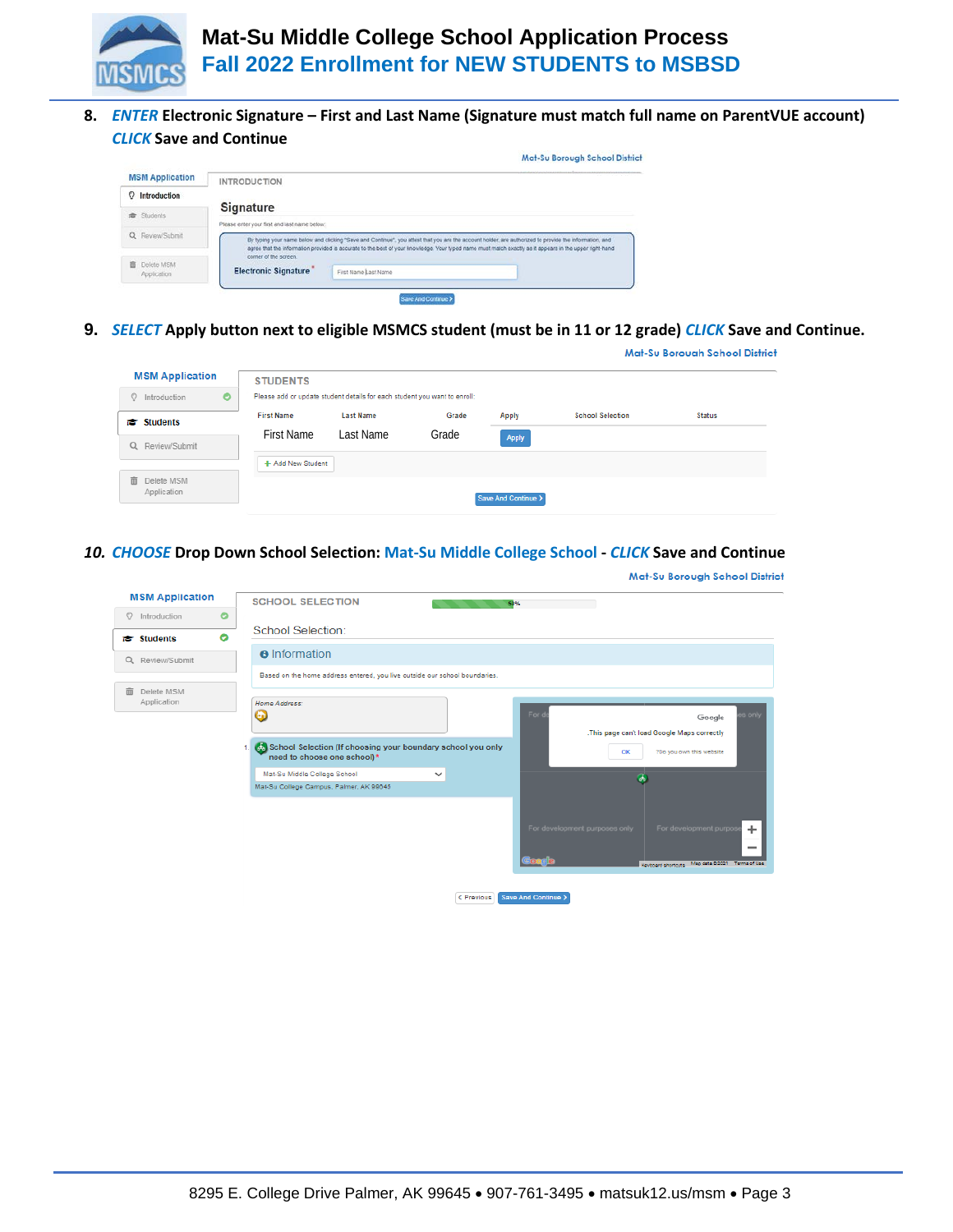

Mat-Su Borough School District

#### **11.** *COMPLETE* **MSM Student Application and** *CLICK* **Save and Continue (all questions are required). Example questions below.**

| <b>MSM Application</b>                | <b>SCHOOL SELECTION</b><br>66%                                                                                                 |
|---------------------------------------|--------------------------------------------------------------------------------------------------------------------------------|
| $\bullet$<br>O Introduction           |                                                                                                                                |
| $\bullet$<br><b>facebook</b> Students | <b>MSM Student Application:</b>                                                                                                |
|                                       | <b>STUDENT APPLICATION</b>                                                                                                     |
| Q Review/Submit                       | Why do you want to attend Mat-Su<br>Middle College School?                                                                     |
| Delete MSM<br>而<br>Application        |                                                                                                                                |
|                                       | How did you hear about the Mat-<br>Su Middle College School?                                                                   |
|                                       |                                                                                                                                |
|                                       | <b>MSMCS</b> combines high school<br>and college on a college campus.<br>In what ways are you prepared for<br>this experience? |
|                                       | Give an example of a challenging<br>situation and steps you took to<br>work through it?                                        |
|                                       | Do you feel your transcript<br>reflects your academic abilities?<br>Please explain.                                            |
|                                       | What are your plans and goals<br>following high school graduation?                                                             |
|                                       | Please include strategies<br>important for online and in-person<br>classes?                                                    |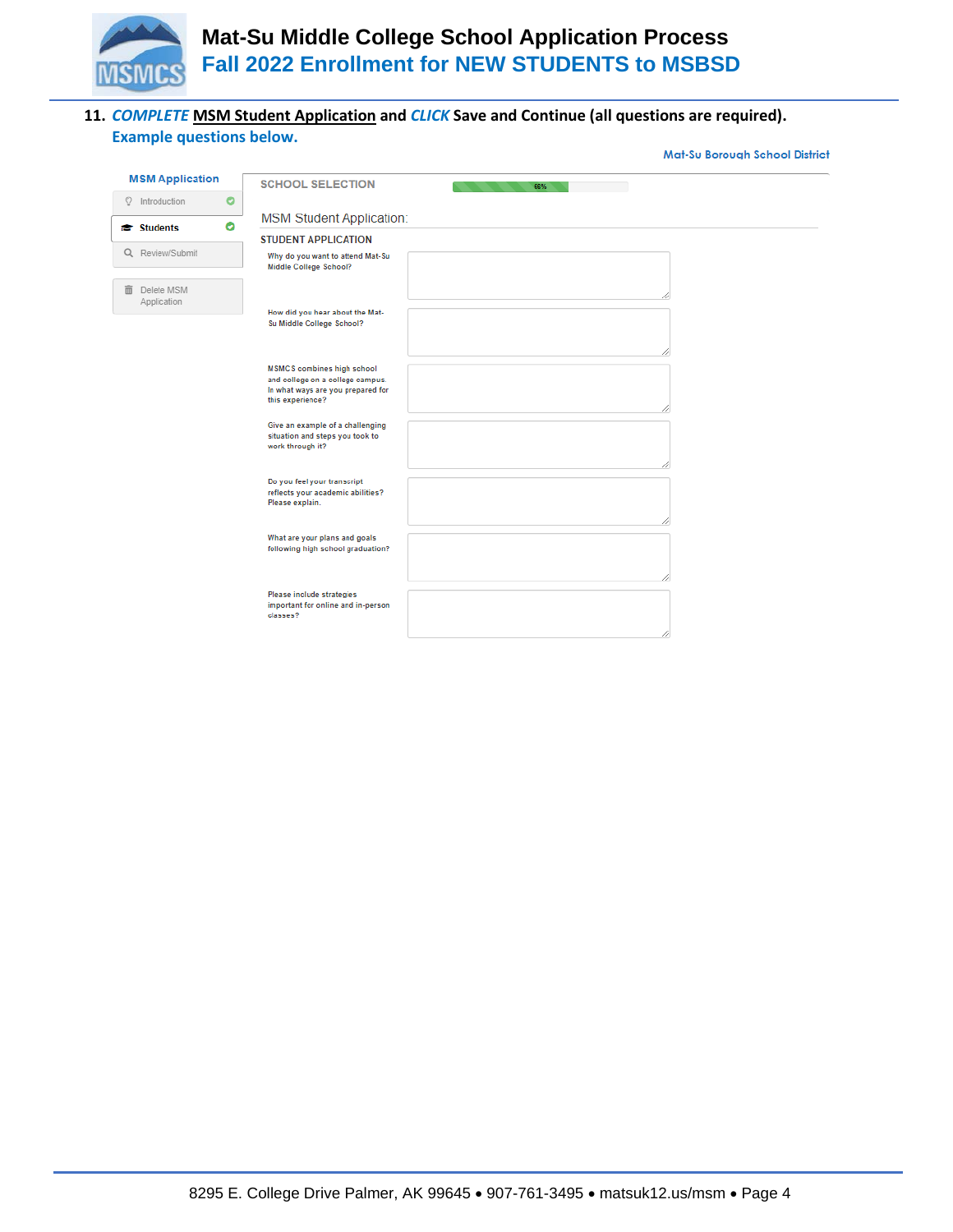

|                                | <b>CONTINUED COMPLETE MSM Student Application and CLICK Save and Continue (all questions are required).</b>                                                                                                                                                          |  |  |  |  |
|--------------------------------|----------------------------------------------------------------------------------------------------------------------------------------------------------------------------------------------------------------------------------------------------------------------|--|--|--|--|
|                                | <b>Example questions below.</b>                                                                                                                                                                                                                                      |  |  |  |  |
|                                | <b>STUDENT AGREEMENTS</b>                                                                                                                                                                                                                                            |  |  |  |  |
|                                | Completion of high school graduation requirements & college courses is the primary goal of attendance at MSMCS.                                                                                                                                                      |  |  |  |  |
|                                | I agree to the above statement                                                                                                                                                                                                                                       |  |  |  |  |
|                                | Students agree to attend all seminars, MSMCS orientation week, assigned book check out and assigned book return as a condition of acceptance.                                                                                                                        |  |  |  |  |
|                                | I agree to the above statement                                                                                                                                                                                                                                       |  |  |  |  |
|                                | Students & parents are expected to attend preview night                                                                                                                                                                                                              |  |  |  |  |
|                                | I agree to the above statement                                                                                                                                                                                                                                       |  |  |  |  |
|                                | Students will register with BOTH Mat-Su College and MSBSD. MSBSD registration opens in July. Mat-Su College registration will be completed<br>duringstudents advising appointment with a college academic advisor.                                                   |  |  |  |  |
|                                | I agree to the above statement                                                                                                                                                                                                                                       |  |  |  |  |
|                                | Each student will be enrolled full-time at MSMCS. For each semester, full- time will be defined as enrollment in three college courses or anequivalent<br>combination of high school and college courses.                                                            |  |  |  |  |
|                                | I agree to the above statement                                                                                                                                                                                                                                       |  |  |  |  |
|                                | Student athletes will discuss their academic/athletic conflicts with their college professors at the beginningof the athletic season.                                                                                                                                |  |  |  |  |
|                                | I agree to the above statement                                                                                                                                                                                                                                       |  |  |  |  |
|                                | Students need to be punctual and maintain good attendance in all high schooland college classes; consequently, students are responsible to follow both<br><b>MSBSD and UAA calendars.</b>                                                                            |  |  |  |  |
|                                | I agree to the above statement                                                                                                                                                                                                                                       |  |  |  |  |
|                                | Vacations during the orientation week and the college semester may result in failing courses and program removal.                                                                                                                                                    |  |  |  |  |
|                                | I agree to the above statement                                                                                                                                                                                                                                       |  |  |  |  |
|                                | Students should be able to maturely handle the freedoms and scheduling of a college setting and understand that MSMC'spresence on the college campus<br>is a privilege, not a right.                                                                                 |  |  |  |  |
|                                | I agree to the above statement                                                                                                                                                                                                                                       |  |  |  |  |
|                                | College-ready students will be enrolled in adult college courses and treated as other college students: the rigor of this program will requiretime<br>management skills, organizational skills, and self-discipline.                                                 |  |  |  |  |
|                                | I agree to the above statement                                                                                                                                                                                                                                       |  |  |  |  |
|                                | Students enrolled in college courses will be expected to resolve issues with instructors, admissions and administration.                                                                                                                                             |  |  |  |  |
|                                | I agree to the above statement                                                                                                                                                                                                                                       |  |  |  |  |
|                                |                                                                                                                                                                                                                                                                      |  |  |  |  |
|                                | Failing college courses may impact ability to obtain future financial aid.                                                                                                                                                                                           |  |  |  |  |
|                                | I agree to the above statement                                                                                                                                                                                                                                       |  |  |  |  |
|                                | MSMCS operates on a college schedule. As such, students may have blocks of time not scheduled in a classroom; however, the expectation is that this time<br>is used to study.                                                                                        |  |  |  |  |
|                                | I agree to the above statement                                                                                                                                                                                                                                       |  |  |  |  |
|                                | MSMCS/Mat-Su College is an open campus and as such students are free to leave campus during lunch and free periods. Parent/Guardian(s) and students<br>must sign an 'Open Campus Acknowledgement and Agreement' Form.                                                |  |  |  |  |
|                                | I agree to the above statement                                                                                                                                                                                                                                       |  |  |  |  |
|                                | I understand if my student has an IEP or 504 plan, please initiate contact with the Mat-Su College Disability Support Services(DSS) upon admission to the<br>program.                                                                                                |  |  |  |  |
|                                | I agree to the above statement                                                                                                                                                                                                                                       |  |  |  |  |
|                                | Students will be on academic and behavioral probation and may be moved back to their home school if academic performance is unsatisfactory or if they<br>display inappropriate behavior which violates the UA Student Code of Conduct and/or MSBSD Student Handbook. |  |  |  |  |
| I agree to the above statement |                                                                                                                                                                                                                                                                      |  |  |  |  |
|                                | This checkbox constitutes acceptance and approval of the statements listed above.                                                                                                                                                                                    |  |  |  |  |
|                                | <b>Student Digital Signature</b>                                                                                                                                                                                                                                     |  |  |  |  |
|                                |                                                                                                                                                                                                                                                                      |  |  |  |  |
|                                | <b>Elevious</b> Save And Continue >                                                                                                                                                                                                                                  |  |  |  |  |